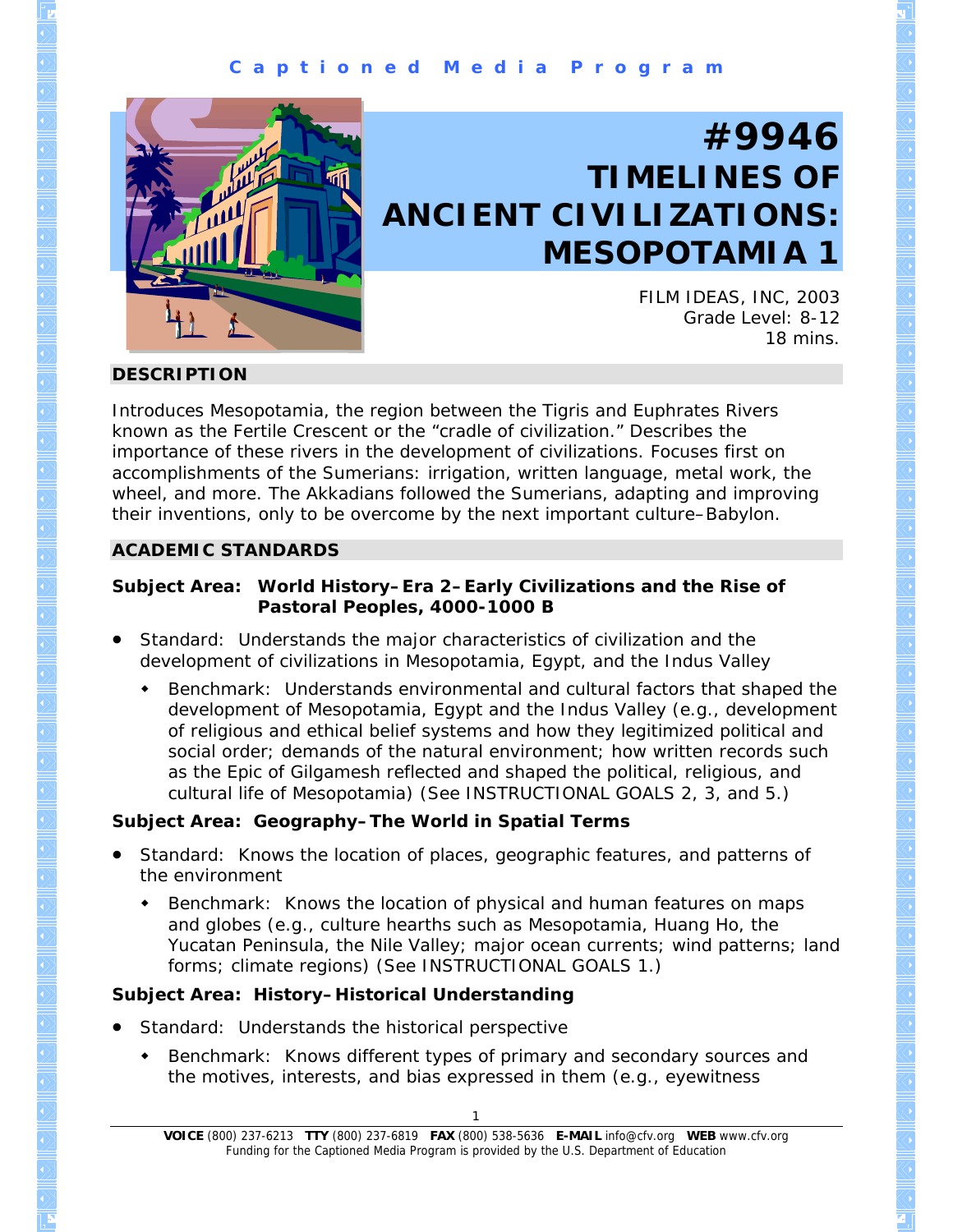accounts, letters, diaries, artifacts, photos; magazine articles, newspaper accounts, hearsay) (See INSTRUCTIONAL GOALS 4.)

## **INSTRUCTIONAL GOALS**

- 1. To identify where the ancient empire of Mesopotamia was located.
- 2. To describe the earliest people who lived in Mesopotamia and how their lifestyle was influenced by the environment.
- 3. To explain important facts about the Sumerian civilization and the advances that their culture made.
- 4. To show how people have learned about the Sumerians through archeological work.
- 5. To explain the break-up of the Sumerian empire that allowed the Babylonians to gain control.

## **BACKGROUND INFORMATION**

Known as the "Land In-Between," Mesopotamia geographically lies between the Tigris and Euphrates Rivers. Today this broad Fertile Crescent plain is part of the modern countries of Iraq and Kuwait. Over the course of 5,000 years this ancient land gave rise to three remarkable civilizations; the Sumerians, the Babylonians, and the Assyrians. By 5,000 BCE, small Mesopotamian villages rapidly changed into large affluent towns. The Sumerians became the first Mesopotamian civilization to emerge. Inventions like the wheel, a form of early writing known as "cuneiform," and the development of natural resources all helped to advance Sumerian culture. However, by 2000 BCE the Babylonian Empire began to flourish.

## **VOCABULARY**

1. agriculture

8. King Sargon

- 2. Akkadians
- 3. alluvial plain
- 4. BCE
- 5. cuneiform
- 6. inhabitant
- 7. irrigation
- 9. King Urnammu
- 10. lugul
- 11. Mesopotamia
- 12. Sir Leonard Wooley
- 13. Standard of Ur
- 
- **BEFORE SHOWING**
- 14. stylus
- 15. Sumerians
- 16. The Epic of
	- Gilgamesh
- 17. village
- 18. wheel
- 19. ziggurats
- 1. Locate the area of Mesopotamia, between the Euphrates and Tigris Rivers, on a world map or globe. Discuss the climate and landforms of the area.
- 2. Create and discuss a timeline showing major events in history. Leave room between 5,000 and 2,000 BCE to add events from the video, either during or after viewing. Include:
	- a. 200 million years ago: Dinosaurs roamed the earth.
	- b. 65 million years ago: Dinosaurs extinct.
	- c. 2 million years ago: Human species walks upright and begins making tools and weapons.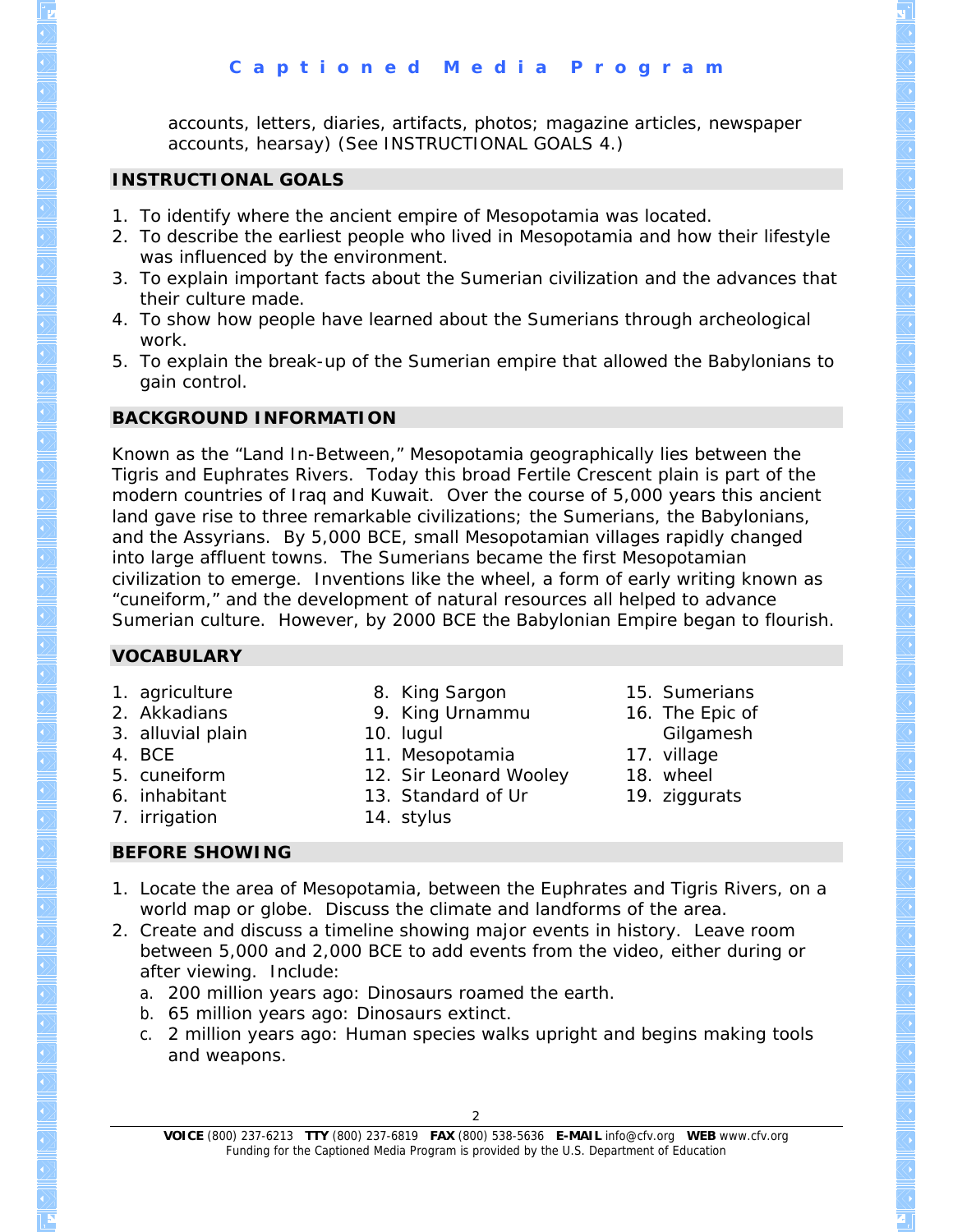## **C a p t i o n e d M e d i a P r o g r a m**

- d. 40,000 BCE: Human species first appear in the Mesopotamia area.
- e. 5,000-2,000 BCE: The Sumerians rise to power.
- f. 2,000 BCE: Mesopotamia changes from a large empire into one of smaller kingdoms.

#### **DURING SHOWING**

- 1. View the video more than once, with one showing uninterrupted.
- 2. Consider pausing the video to add significant events to the timeline and review important facts. (See BEFORE SHOWING.)

## **AFTER SHOWING**

## **Discussion Items and Questions**

- 1. Why was Mesopotamia called "the cradle of civilization"? Why was the land called the "Fertile Crescent"?
- 2. Name the three civilizations that lived in Mesopotamia. What did they totally depend on for their survival?
- 3. Describe the Tigris and Euphrates Rivers. What effect did they have on the land over time? Why was that important to the area?
- 4. What did the first homes look like? How did we know they raised sheep and goats and grew crops? Describe their tools. How did their pottery tell of their advancement?
- 5. What kinds of houses did the Sumerians build?
- 6. Why did the Sumerians have success in agriculture? What happened when they grew more than enough food for themselves?
- 7. What happened after they started using metal?
- 8. Why did they invent the wheel? What did they use clay for?
- 9. Describe Sumerian writing. What was it used for? What was the Epic of Gilgamesh?
- 10. Discuss the rulers of Sumerian cities and their responsibilities. What were the three classes of citizens?
- 11. Describe the temples or ziggurats and the city of Ur.
- 12. Discuss how we know so much about the Sumerians. Describe the Standard of Ur and other artifacts that were found.
- 13. Discuss their death and burial rituals.
- 14. What group of people were developing a culture to the north of Sumerian in 2,350-2,000 BCE?
- 15. What did the Akkadian king, Sargon the First do? How long did Sargon and his heirs rule?
- 16. What happened to the Akkadian Dynasty in 2100 BCE?
- 17. The Sumerians regained control of the area less than a year later. Who was their new leader? What else was King Ur-Nammu famous for?
- 18. What happened to the large empire of Mesopotamia in about 2000 BCE? This allowed what other group to rise to power?
- 19. What would the Babylonians eventually do?

**VOICE** (800) 237-6213 **TTY** (800) 237-6819 **FAX** (800) 538-5636 **E-MAIL** info@cfv.org **WEB** www.cfv.org Funding for the Captioned Media Program is provided by the U.S. Department of Education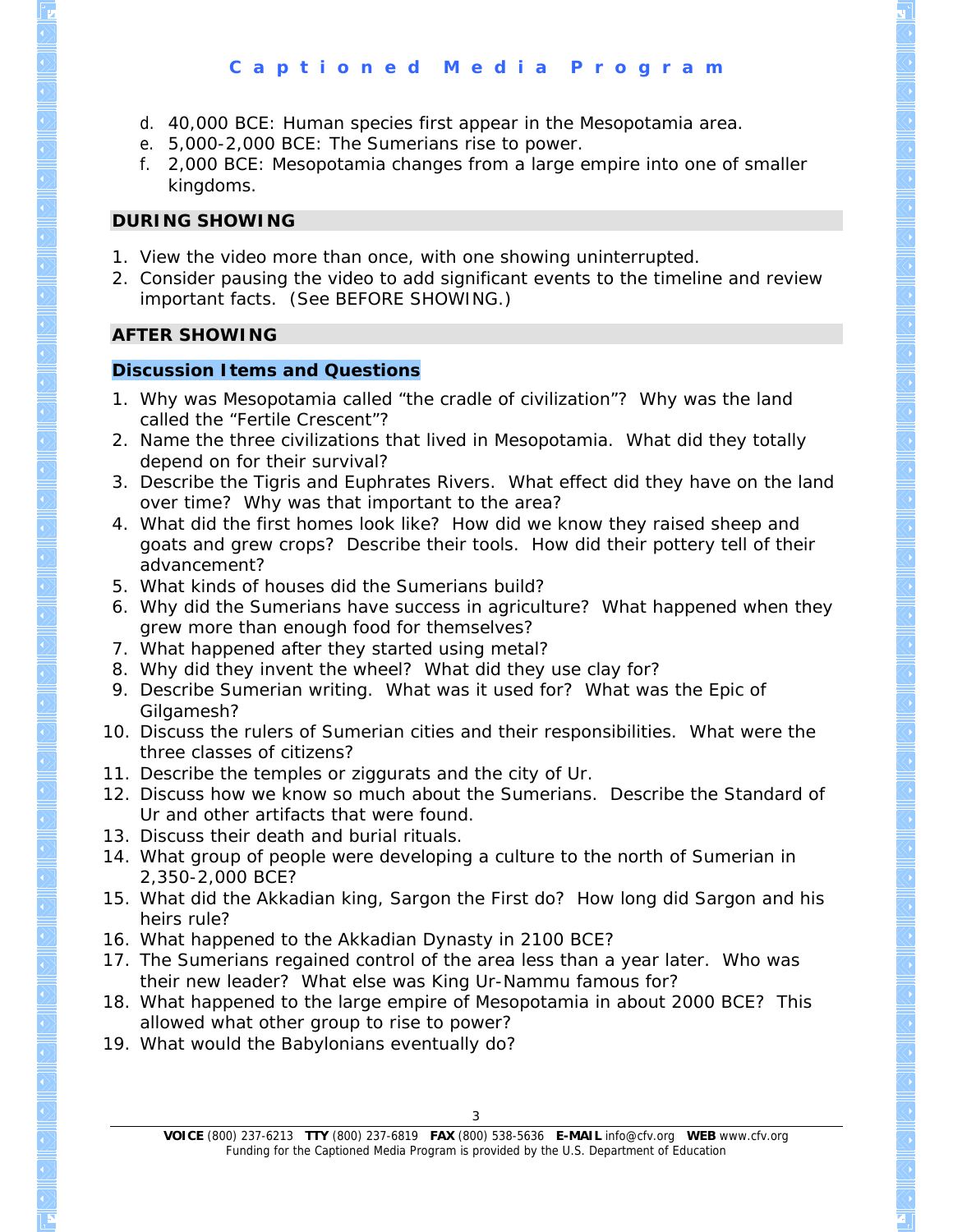## **Applications and Activities**

- 1. Review the timeline begun BEFORE SHOWING. Add any additional dates and information gained from the video or from texts. Illustrate the events.
- 2. Imagine you lived during the time of ancient Mesopotamia. Discuss how life would be different than living in the twenty-first century. Write a story about your experiences.
- 3. Research the history and origins of one of the Sumerian inventions. Write a brief report explaining how these inventions changed the ancient and modern world.
- 4. Invite an archeologist to visit your school, or arrange a class trip to visit them, to explain the importance of archeology and ancient Mesopotamia.
- 5. Discuss the differences and similarities between ancient Mesopotamia and present-day Mesopotamia. Some possible discussion topics are:
	- a. Who is the leader of Iraq and Kuwait today?
	- b. What is and was the primary religion practiced in ancient Mesopotamia and Mesopotamia today?
	- c. What are and were the major industries in existence in ancient Mesopotamia and Mesopotamia today?
	- d. What is and was the primary means of transportation in ancient Mesopotamia and Mesopotamia today?
	- e. What is and was the primary language of ancient Mesopotamia and Mesopotamia today?
- 6. Identify Mesopotamia on individual maps.
	- a. Draw in and label the Tigris and Euphrates Rivers.
	- b. Label the Persian Gulf.
	- c. Label famous land features, such as the mountains mentioned in the video.
	- d. Identify the famous cities of the Sumerians and other civilizations from that time period.
- 7. Watch the video *Timelines of Ancient Civilizations: Mesopotamia II*, CMP #9947, for more information about the ancient civilizations of this area.



## **CMP RELATED RESOURCES**

- *[The Assyrians](http://www.cfv.org/titledetail.asp?dn=3565)* #3565
- *[Timelines of Ancient Civilizations: Mesopotamia II](http://www.cfv.org/titledetail.asp?dn=9947)* #9947

**VOICE** (800) 237-6213 **TTY** (800) 237-6819 **FAX** (800) 538-5636 **E-MAIL** info@cfv.org **WEB** www.cfv.org Funding for the Captioned Media Program is provided by the U.S. Department of Education